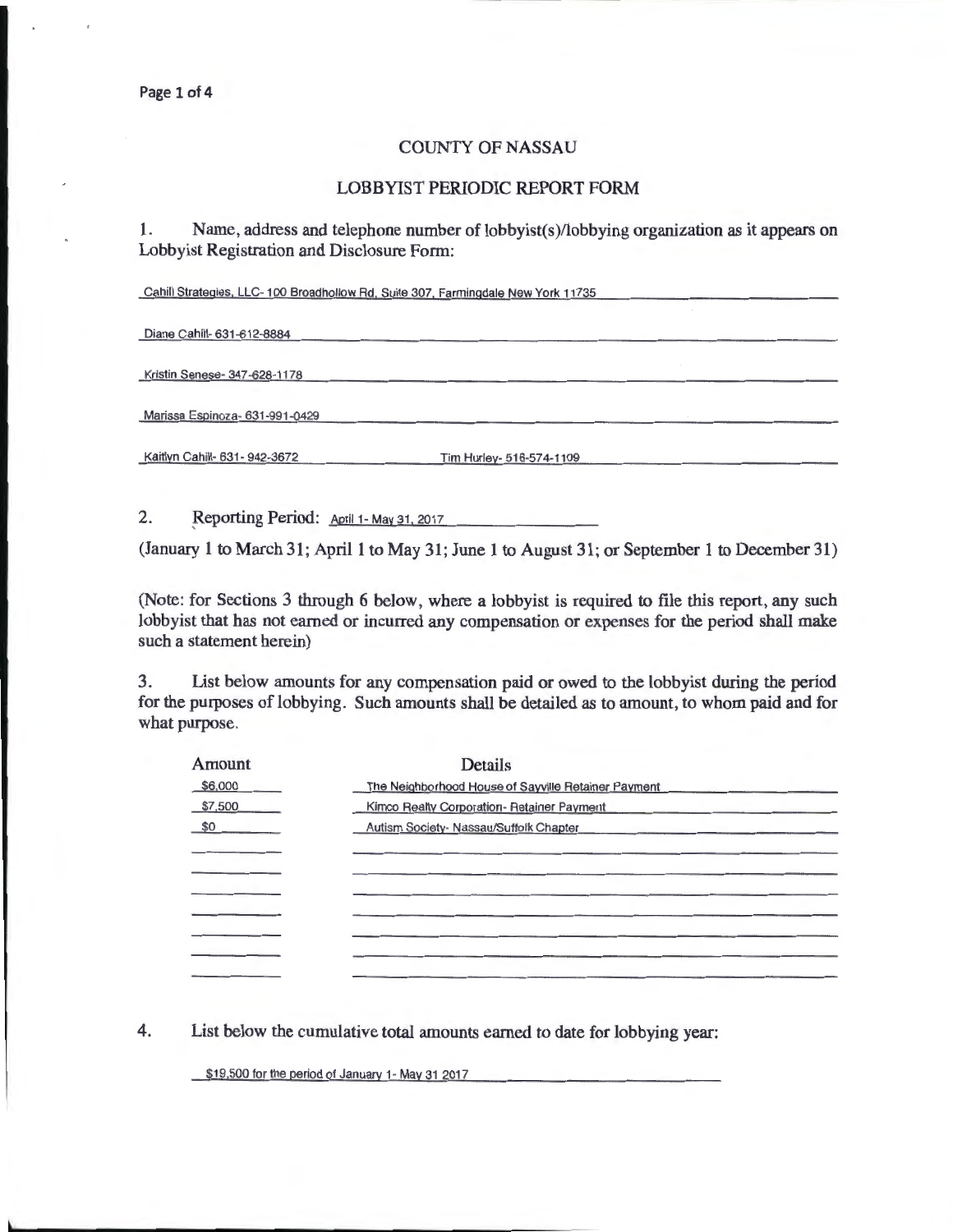Page 2 of 4

5. List below amounts for any expenses expended or incurred by the lobbyist during the period for the purposes of lobbying. Such amounts shall be detailed as to amount, to whom paid and for what purpose.

| Amount | <b>Details</b> |  |  |  |
|--------|----------------|--|--|--|
|        |                |  |  |  |
|        |                |  |  |  |
|        |                |  |  |  |
|        |                |  |  |  |
|        |                |  |  |  |
|        |                |  |  |  |
|        |                |  |  |  |

6. List below the cumulative total amounts expended to date for lobbying year:

Lobbying Registration Fees

(In lieu of completing 7 through 10 below, you may attach a copy of your Lobbyist Registration and Disclosure Form, provided the information has not changed.)

7. List whether and where the lobbyist(s)/lobbying organization is registered as a lobbyist (e.g. Nassau County, New York State):

Nassau County. Suffolk County. New York State

8. Name, address and telephone number of client(s) by whom, or on whose behalf, the lobbyist is retained, employed or designated.

The Neighborhood House of Sayville- P.O Box 1042 Sayville NY 11783- (631) 589- 0055

Kimco Realty Corporation- 3333 New Hyde Park Rd. New Hyde Park. NY 11042- (516) 869-7130

Autism Society- Nassau/Suffolk Chapter- P.O Box 7472 Wantagh 11793- (516) 404-2306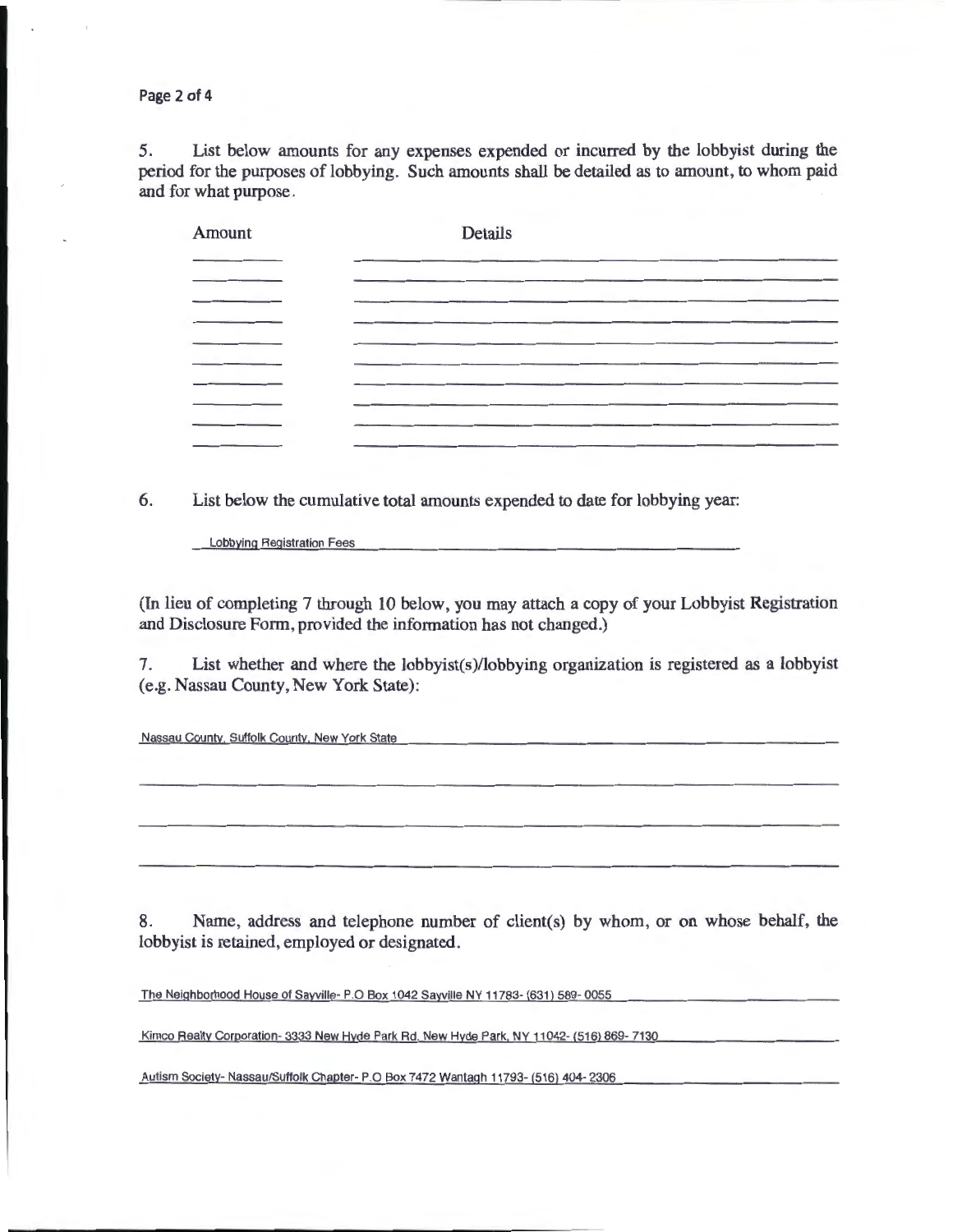9. Describe lobbying activity conducted, or to be conducted, in Nassau County, and identify client(s) for each activity listed, during the Reporting Period.

Neighborhood House of Sayville· Program and Capital Funding Requests; Program Support

Autism Society· Nassau/Suffolk Chapter- Program Support

Kimco Realty Corporation- Project support and zoning requirements.

10. The name of persons, organizations or governmental entities before whom the lobbyist has lobbied during the period.

Neighborhood House of Sayville- Nassau County Legislatures. NYS Senate Members. NYS Assembly Members

Autism Society- NYS Senate Members and NYS Assembly Members

Kimco- NYS Assembly Members. NYS Senate Members. Town of Hempstead Council Members